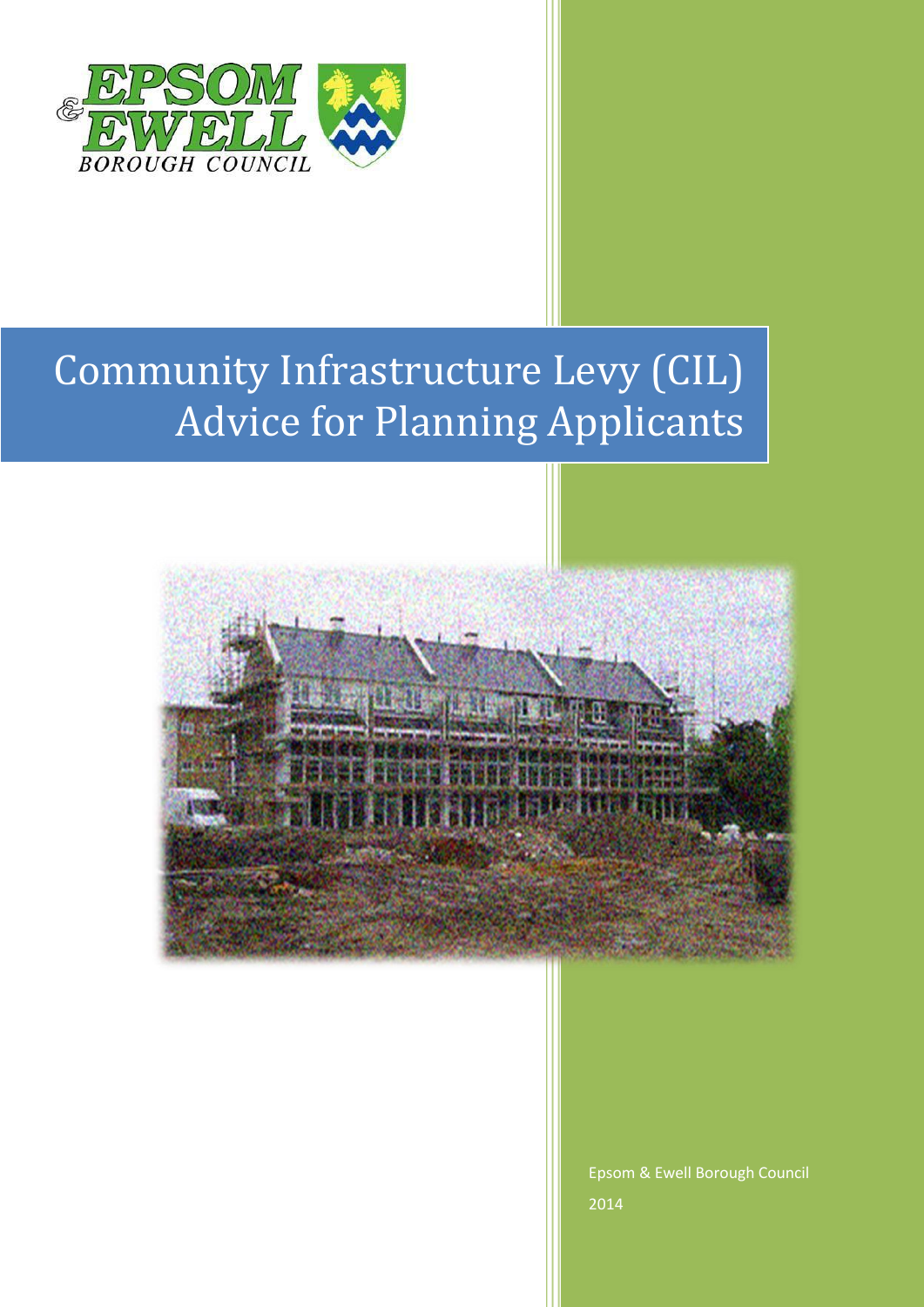## **1. What is the Community Infrastructure Levy?**

- 1.1 The Community Infrastructure Levy (CIL) is a charge on some forms of development, which is collected in order to help deliver infrastructure improvements in areas such as transport, education, health and leisure, as development comes forward. CIL is charged on a pounds per square metre (£/sq m) basis.
- 1.2 CIL is not an additional charge on development. It replaces the previous tariff-based approach to collecting infrastructure contributions from planning approvals using Section 106 agreements. From 1 July 2014, Section 106 agreements will therefore only cover contributions in respect of affordable housing and site-specific improvements needed to make a development proposal acceptable in planning terms.

### **2. What are the charges in Epsom & Ewell?**

| <b>Use</b>                           | <b>CIL Rate (per square metre)</b> |
|--------------------------------------|------------------------------------|
| Residential dwellings (C3)           | £125                               |
| Convenience <sup>1</sup> Retail (A1) | £150                               |
| Student Accommodation (C2)           | £30                                |
| Care Home Accommodation (C2)         | £20                                |
| All other uses                       | Nil                                |

2.1 The charging rates for development are set out as follows:

### **3. When did CIL come into force?**

- 3.1 The levy was introduced on **1 July 2014** in Epsom & Ewell.
- 3.2 Any development where a planning decision notice is issued from 1 July is liable to pay CIL. The CIL Regulations specify that the relevant date is the date of the issuing of the planning permission notice, not when the planning application was submitted.
- 3.3 If a scheme was granted outline permission before the CIL implementation date, the subsequent approval of reserved matters does not trigger a liability to pay CIL.
- 3.4 If a scheme was granted full planning permission before the CIL implementation date, the subsequent approval of pre-commencement conditions does not trigger a liability to pay CIL.
- 3.5 The renewal of a planning permission, which was approved prior to the CIL implementation date, does not trigger a liability to pay CIL.

<sup>1</sup>  $1$  A convenience unit is a shop or store where the planning permission allows selling wholly or mainly everyday essential items, including food, drinks, newspapers/magazines and confectionary.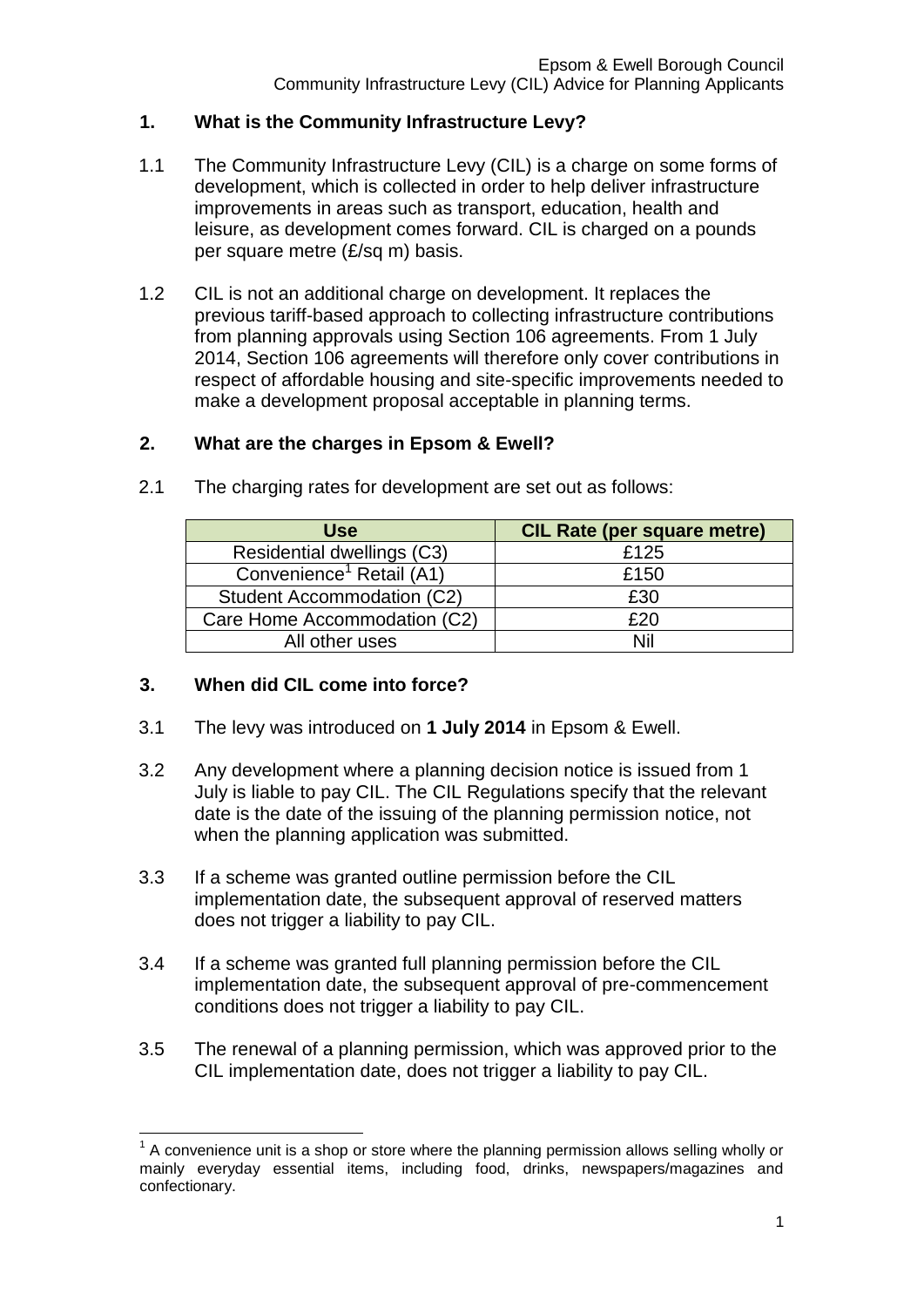- 3.6 If there was a refusal of planning permission before the CIL implementation date, but an approval of planning permission on appeal is made after the CIL implementation date, the development will be liable to pay CIL.
- 3.7 Where an application is made under Section 73 of the Town and Country Planning Act to vary a planning permission that was granted pre the CIL implementation date, CIL is only due in relation to the uplift in floorspace over the original consent (i.e. a charge will be due on the additional floorspace only, so as to avoid double counting).

### **4. Will my development be liable to pay CIL?**

- 4.1 CIL is only liable if a new development has 100 sq m, or more, of gross internal area, or involves the construction of additional dwellings (even when these are below 100 sq m of floorspace).
- 4.2 While any new build over this size will be subject to CIL, the gross internal area of any existing building(s) on the site to be demolished will be deducted from the final liability provided it has been in lawful use for a continuous six month period within the previous three years.
- 4.3 Conversions of existing buildings, mezzanine floor developments (inserting a new floor in an existing building), subdivision of a dwelling into two or more dwellings and changes of use that do not involve additional new build floorspace (apart from residential<sup>2</sup>) are not liable for the Levy.
- 4.4 CIL will not be charged on affordable housing and development by a charity for charitable purposes. There is also relief available where the development is being undertaken by a "self builder"<sup>3</sup>.

| <b>Site Description</b>     | <b>Proposed</b><br><b>Development</b>     | <b>CIL</b><br>Liable? | <b>Chargeable Area</b>                                                                                            |
|-----------------------------|-------------------------------------------|-----------------------|-------------------------------------------------------------------------------------------------------------------|
| Cleared building<br>site    | 90 sq m new<br>residential<br>dwelling    | Yes                   | 90 sq m - liable because<br>even though the<br>floorspace is under 100<br>sq m a new dwelling is<br>being created |
| Single dwelling -<br>in use | 25 sq m extension<br>to existing dwelling | <b>No</b>             | Not liable as under 100<br>sq m new build and does<br>not create a new<br>dwelling                                |

### **5. Example CIL Scenarios**

<sup>1</sup> <sup>2</sup> Changes of use to residential may be CIL liable, subject to the consideration of whether existing floorspace has been in lawful use – see Section 6<br>3. Eurther, guidence, an the definition of a self-huilde

Further guidance on the definition of a self-builder is contained in the Community Infrastructure Levy section of the National Planning [Practice Guidance](http://planningguidance.planningportal.gov.uk/)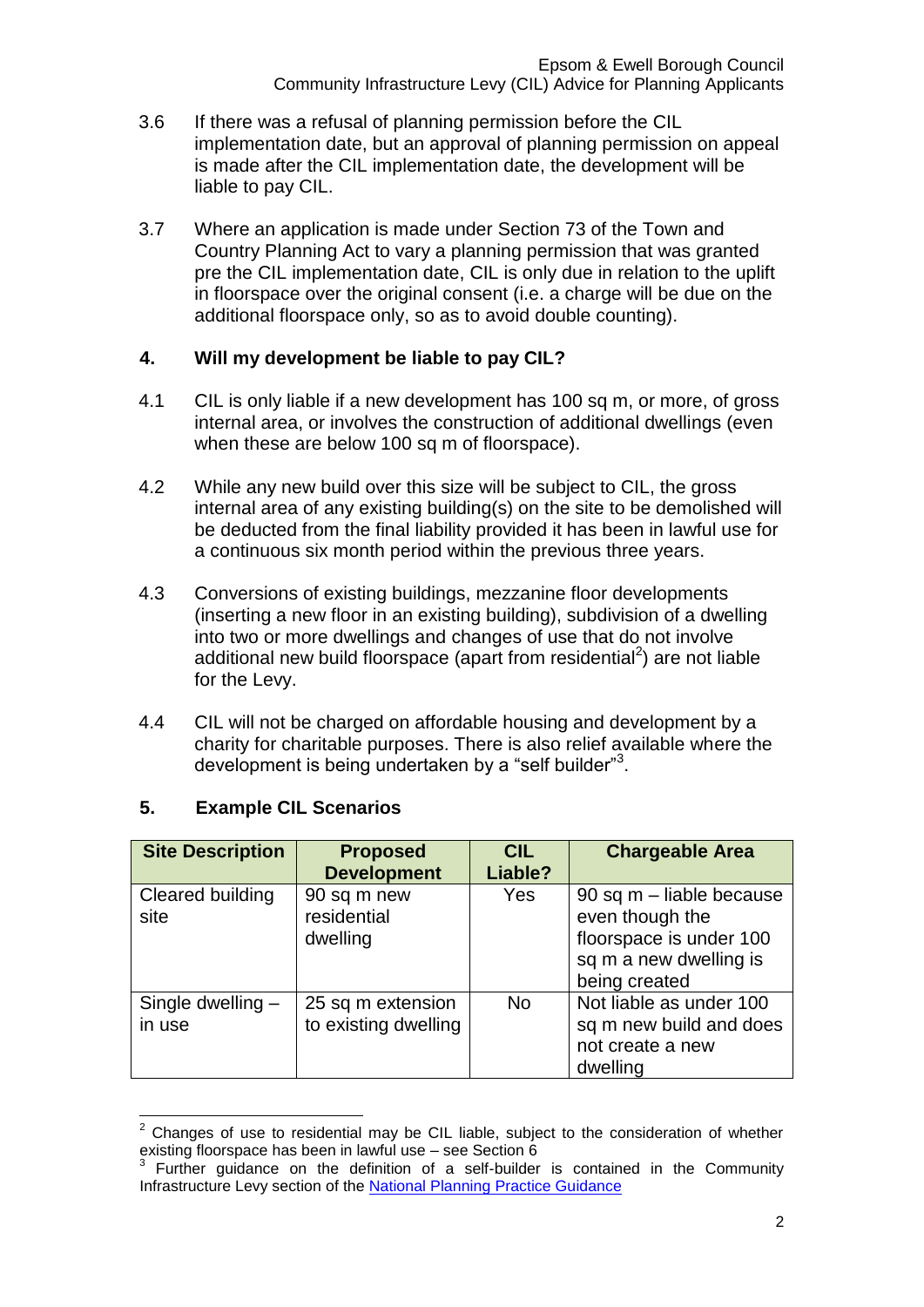| Single dwelling -<br>in use                           | $125$ sq m<br>extension to<br>existing dwelling                                | Yes       | $125$ sq m                                                                                                                                                                                                               |
|-------------------------------------------------------|--------------------------------------------------------------------------------|-----------|--------------------------------------------------------------------------------------------------------------------------------------------------------------------------------------------------------------------------|
| Cleared building<br>site                              | 2000 sq m<br>residential,<br>including 40%<br>affordable housing<br>(800 sq m) | Yes       | 1200 sq m<br>NB: the affordable<br>housing relief must be<br>applied for and meet<br>certain criteria to be<br>granted                                                                                                   |
| Single dwelling -<br>in use and to be<br>demolished   | 125 sq m new<br>development,<br>original 90 sq m<br>dwelling<br>demolished     | Yes       | 35 sq m<br>NB: not exempt as<br>development comprises<br>of one or more dwellings<br>but charge reduced as<br>original building to be<br>demolished is in use                                                            |
| Single dwelling -<br>not in use but to<br>be retained | 35 sq m new<br>development<br>extension 90 sq m<br>original retained           | <b>No</b> | Not liable as under 100<br>sq m new build and does<br>not create a new<br>dwelling<br>NB: Original building not<br>included in calculation as<br>not change of use or to<br>be demolished so does<br>not need permission |
| Shop unit - not in<br>use                             | $90$ sq m<br>conversion/change<br>of use of unit to<br>residential             | Yes       | 90 sq m<br>NB: No exemption even<br>though under 100sqm as<br>creating new dwelling.<br>As the unit has not been<br>in use, the floorspace is<br>chargeable                                                              |
| Shop unit $-$ in<br>use                               | 90 sq m<br>conversion/change<br>of use of unit to<br>residential               | Yes       | $0$ sq m<br>NB: No exemption even<br>though under 100sqm as<br>creating new dwelling.<br>However, as the unit has<br>been in use, the<br>floorspace is deductible<br>and so there is no<br>charge in this scenario       |
| Single dwelling -<br>not in use                       | $90$ sq m<br>conversion/change<br>of use to retail unit                        | <b>No</b> | Not liable as change of<br>use to non-residential<br>and under 100 sq m new<br>development. The fact<br>that it has not been in<br>use is not relevant in this<br>scenario                                               |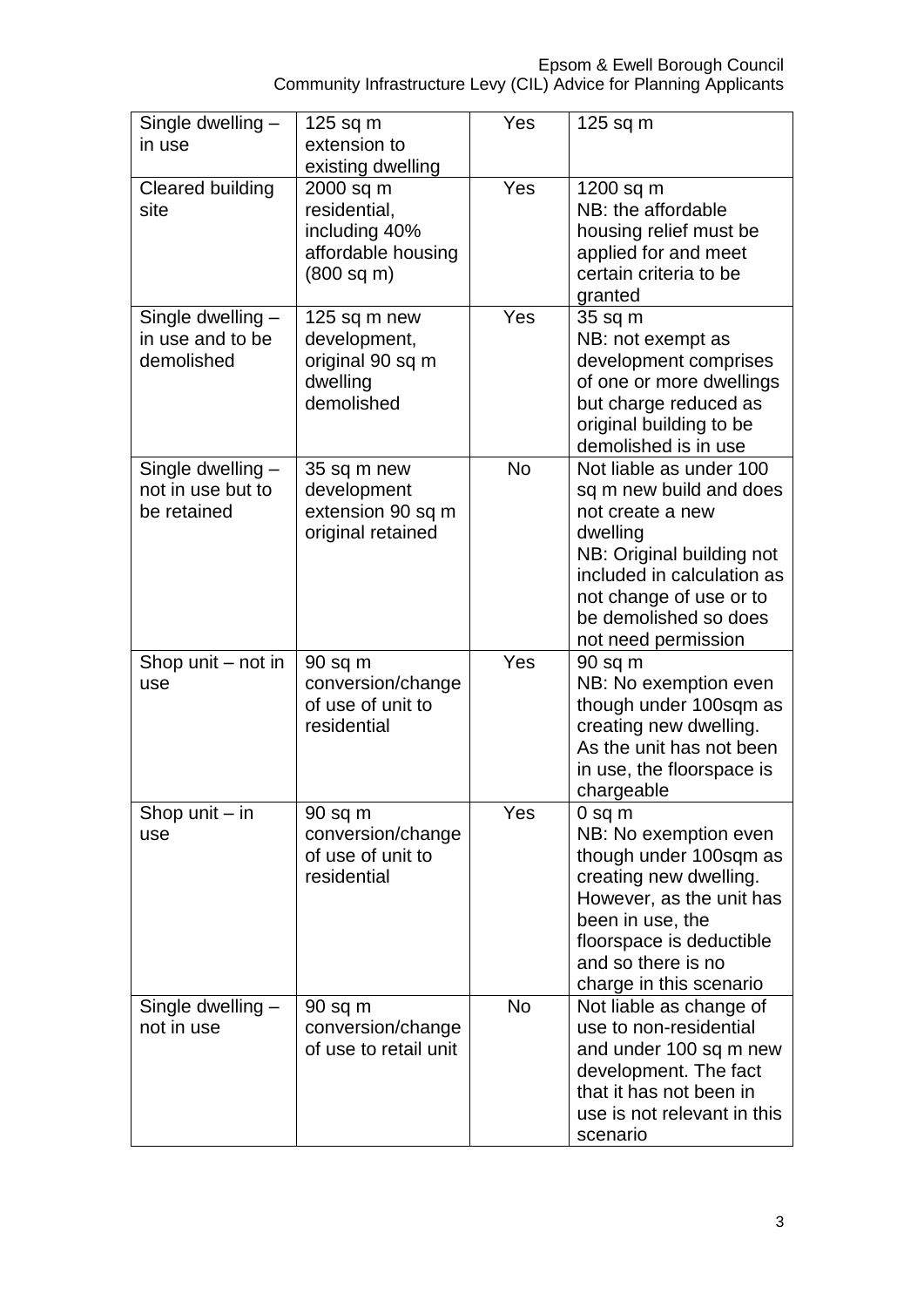| 4000 sq m offices<br>$-$ in use     | 4000 sq m<br>conversion of<br>offices to flats | Yes | $0$ sq m<br>Liable but no charge as<br>the existing floorspace<br>which is currently in use<br>is being converted           |
|-------------------------------------|------------------------------------------------|-----|-----------------------------------------------------------------------------------------------------------------------------|
| 4000 sq m offices<br>$-$ not in use | 4000 sq m<br>conversion of<br>offices to flats | Yes | 4000 sq m<br>Liable as the existing<br>floorspace is being<br>converted to residential<br>and has not been in<br>lawful use |

## **6. What is continuous lawful use?**

- 6.1 Floorspace subject to demolition or resulting from change of use can only be deducted where it has been in continuous lawful use for at least six months in the three years prior to a development being permitted. It will be for the applicant or their agent to demonstrate lawful use by providing appropriate evidence such as Council Tax records or Business rate documentation.
- 6.2 Where only a small part of the building to be demolished has been in use in six of the previous three years, all the floorspace in the building will be deductible from the floorspace of the new building(s).

# **7. What is included as CIL chargeable floorspace?**

- 7.1 All new build floorspace within the external walls of the building, including circulation and service space such as corridors, storage, toilets, lifts etc. It includes attic rooms that are useable as rooms, but excludes loft space accessed by a pull-down loft ladder. It also includes garages.
- 7.2 CIL is chargeable on the "gross internal area" (GIA) $4$  of the development for which planning permission is granted (CIL Regulations 40 and 9). Generally, any structure with 3 or more walls and a roof is considered to be 'internal' floorspace and therefore chargeable.
- 7.3 Buildings "into which people do not normally go" are exempt from CIL. These include buildings into which people go intermittently for the purpose of inspecting or maintaining fixed plant machinery.

# **8. How is the CIL amount calculated?**

8.1 The calculation involves multiplying the CIL charging rate by the additional (new build) floorspace, and factoring in an index figure to allow for changes in building costs over time.

<sup>1</sup>  $4$  GIA is the area of a building measured to the internal face of the perimeter walls at each floor level, Code of Measuring Practice  $6<sup>th</sup>$  edition by RICS, 2007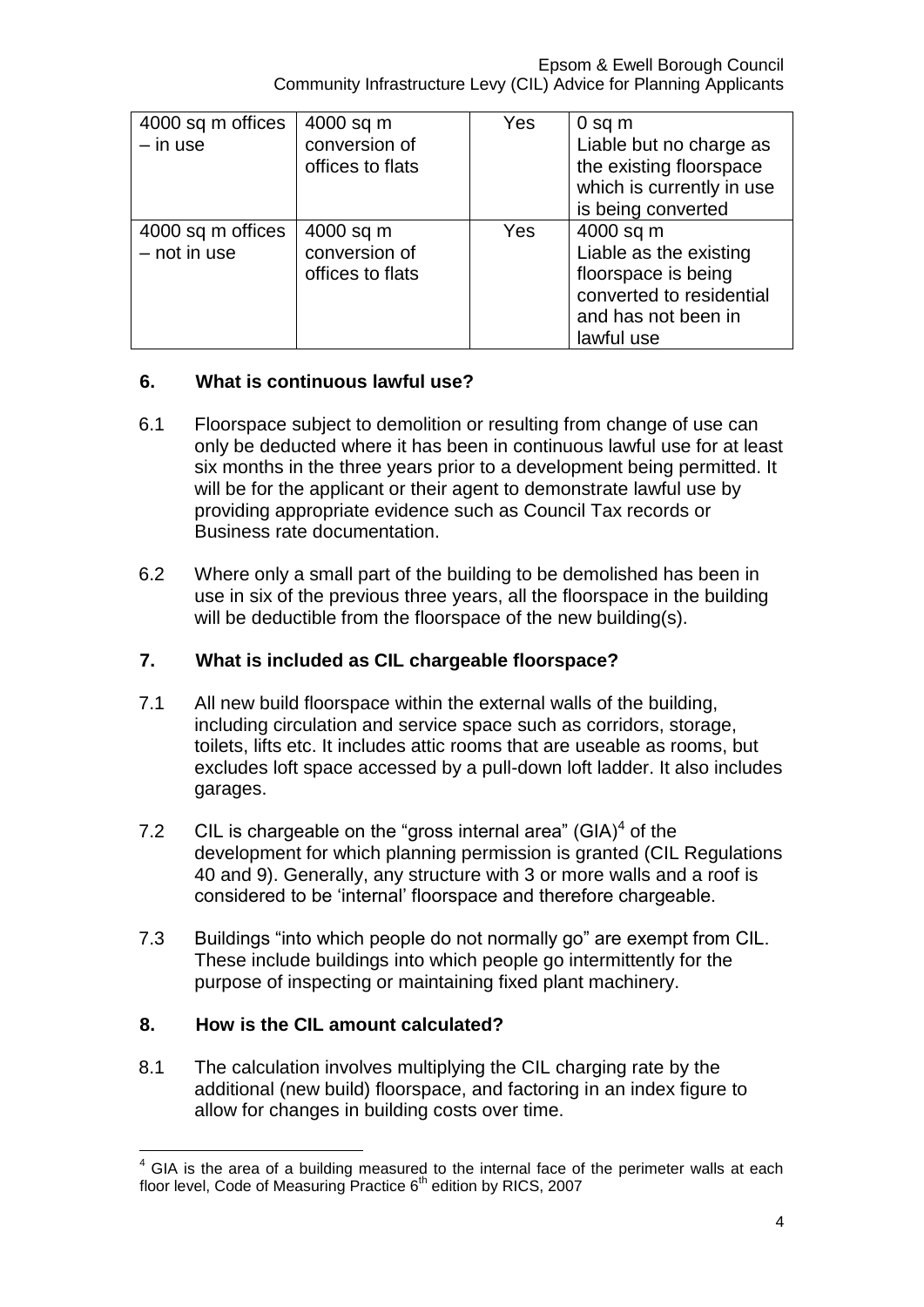8.2 The following formula is used:

 $\frac{R \times A \times I_p}{I_c}$ 

Where:

 $R =$  the Levy rate as set in the Epsom & Ewell Borough Council Charging Schedule.

 $A =$  the chargeable area (new build floorspace minus any existing floorspace or demolitions, where appropriate).

Ip = the All-In Tender Price Index<sup>5</sup> for the year in which planning permission is granted.

 $Ic$  = the All-In Tender Price Index for the year in which the charging schedule took effect.

8.3 CIL payments are not subject to VAT. Payments of amounts of less than £50 are treated as zero rated and not payable.

## **9. How do I pay CIL?**

- 9.1 CIL is legally payable on the commencement of development. The process operates through the formal exchange of notices between the planning applicant and the planning authority.
- 9.2 In the first instance, the onus is on the applicant to provide sufficient information to allow the Council to determine whether CIL is liable and, if so, the chargeable amount.
- 9.3 The responsibility to pay CIL relates to the ownership of the land. However the Regulations recognise that others involved in a development may wish to pay. To allow this, anyone can come forward and assume liability for the payment. It is the responsibility of the person(s) who assume liability to inform the Council of this.
- 9.4 When planning permission is granted for a CIL liable development and any pre-commencement conditions discharged the Council will issue a Liability Notice, which will set out how much CIL is to be paid and when

 5 The All-In Tender Price Index is an inflation index published by the Building Cost Information Service of the Royal Institute of Chartered Surveyors and the figure for any given year is the figure for November of the preceding year. Further details of the specific calculations and how they are made can be found in the CIL Regulations.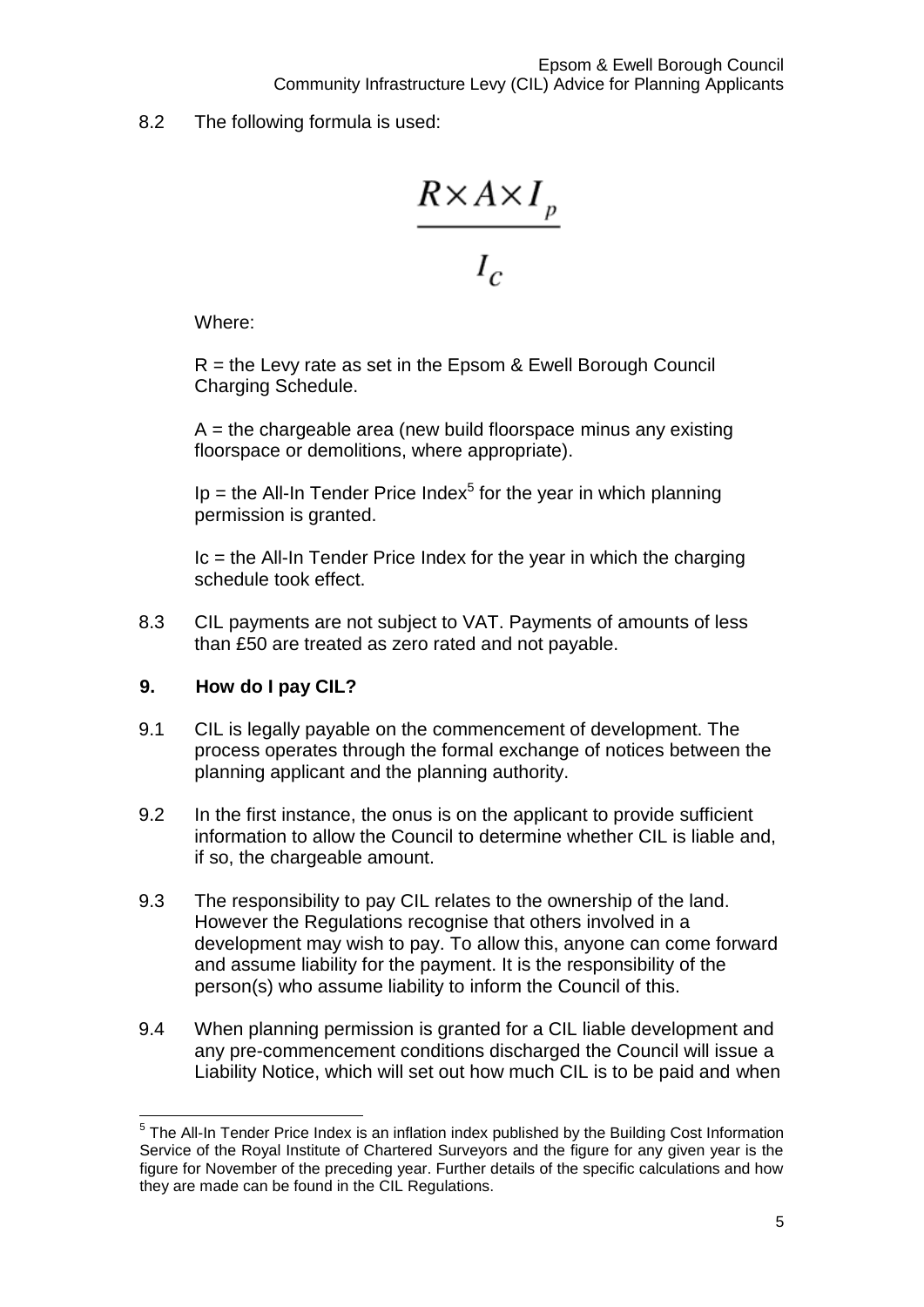it is to be paid. Prior to commencing development, the Council must be served with a Commencement Notice stating the date when construction work will begin. The Council will then serve a Demand Notice setting out precise details of payment arrangements.

9.5 All of the required forms listed below are available on the Planning [Portal](http://www.planningportal.gov.uk/planning/applications/howtoapply/whattosubmit/cil) and via the Council's website.

**CIL Additional Information Form** – required for all planning applications in order to determine whether or not developments are CIL liable. Your application will not be valid without the submission of this form.

**Assumption of Liability Form** – used to inform the Council that a party wishes to assume liability to pay the Levy. NB: one or more parties must assume liability to pay the levy prior to development commencing, even where relief is being sought on part or whole of the amount due. Failure to assume liability may result in additional charges being levied or enforcement actions being undertaken.

**Claiming Exemption or Relief Form** – used to claim social housing relief or charitable purposes relief prior to the commencement of development.

**Withdrawal of Assumption of Liability Form** – used to withdraw liability to pay CIL that was previously assumed.

**Self Build Exemption Claim Form: Part 1** – used to claim exemption where the development is to be completed by a "self builder". This form should be submitted prior to the commencement of development.

**Self Build Exemption Claim Form: Part 2** – should be submitted within six months of the completion of the development.

**Self Build Annex or Extension Claim Form** – used to claim exemption on annexes or extensions to existing dwellings, where they are completed by a "self builder". This form should be submitted prior to development commencing.

**Transfer of Liability Form** – used to transfer the liability to pay the whole or part of the Levy amount due from one party to another, where liability has previously been assumed.

**Notice of Chargeable Development** – used to inform the Council of a development that is liable for CIL that does not require planning permission, i.e. permission is granted by general consent, including permitted development rights.